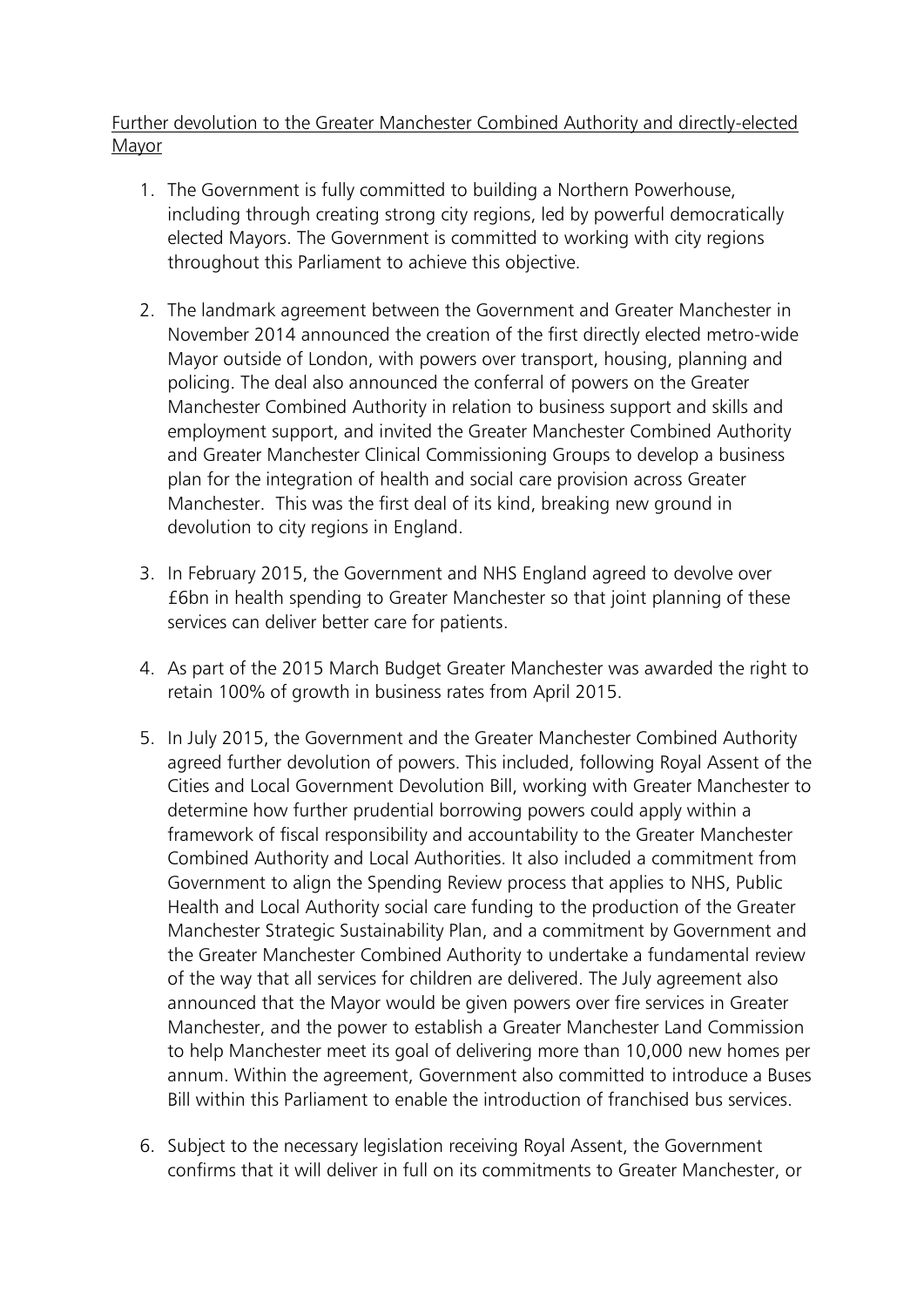provide equivalent support. In particular, the Spending Review confirms that the Government will, subject to the gateway review in 2019, offer a continued commitment to the reformed Earnback deal included in the November 2014 Agreement, with the envelope of £30 million a year for 30 years to enable delivery of the Trafford Park Metrolink extension and the SEMMS road link.

- 7. The Combined Authority will continue to work with partners across the North of England to promote opportunities for pan-Northern collaboration, including Transport for the North and Health North, to drive northern productivity and build the Northern Powerhouse.
- 8. The Government reaffirms its commitment to support the implementation of the agreement to devolve responsibility for health and social care integration across Greater Manchester
- 9. The agreements between Greater Manchester and the Government have paved the way for devolution of powers to other city regions and counties across England. This document demonstrates the Government and Greater Manchester's continuing commitment to maximising devolution to Greater Manchester over time. It will be formally endorsed by the Greater Manchester Combined Authority at its next meeting on 27 November 2015.

# Housing

- 10.The Greater Manchester Combined Authority is interested in options for regulatory change to enable better utilisation of the social housing asset base in order to increase the diversity of social housing provision, and to increase investment in home ownership.
- 11.The Government will work with the Greater Manchester Combined Authority to consider how regulatory reform can maximise the housing and public service reform outcomes sought by the Greater Manchester Combined Authority.

# Planning

- 12.Subject to the necessary legislation receiving Royal Assent, the Government will give the Greater Manchester Mayor the power to implement a Community Infrastructure Levy to support development and regeneration in Greater Manchester, subject to the unanimous approval of the Mayor's Cabinet.
- 13.The Greater Manchester Combined Authority will commission and publish independent biennial reviews of the impact of the use of this levy on development activity in Greater Manchester.
- 14.In order to provide a short term stimulus to the development and marketing of strategic sites, the Government invites Greater Manchester to develop a business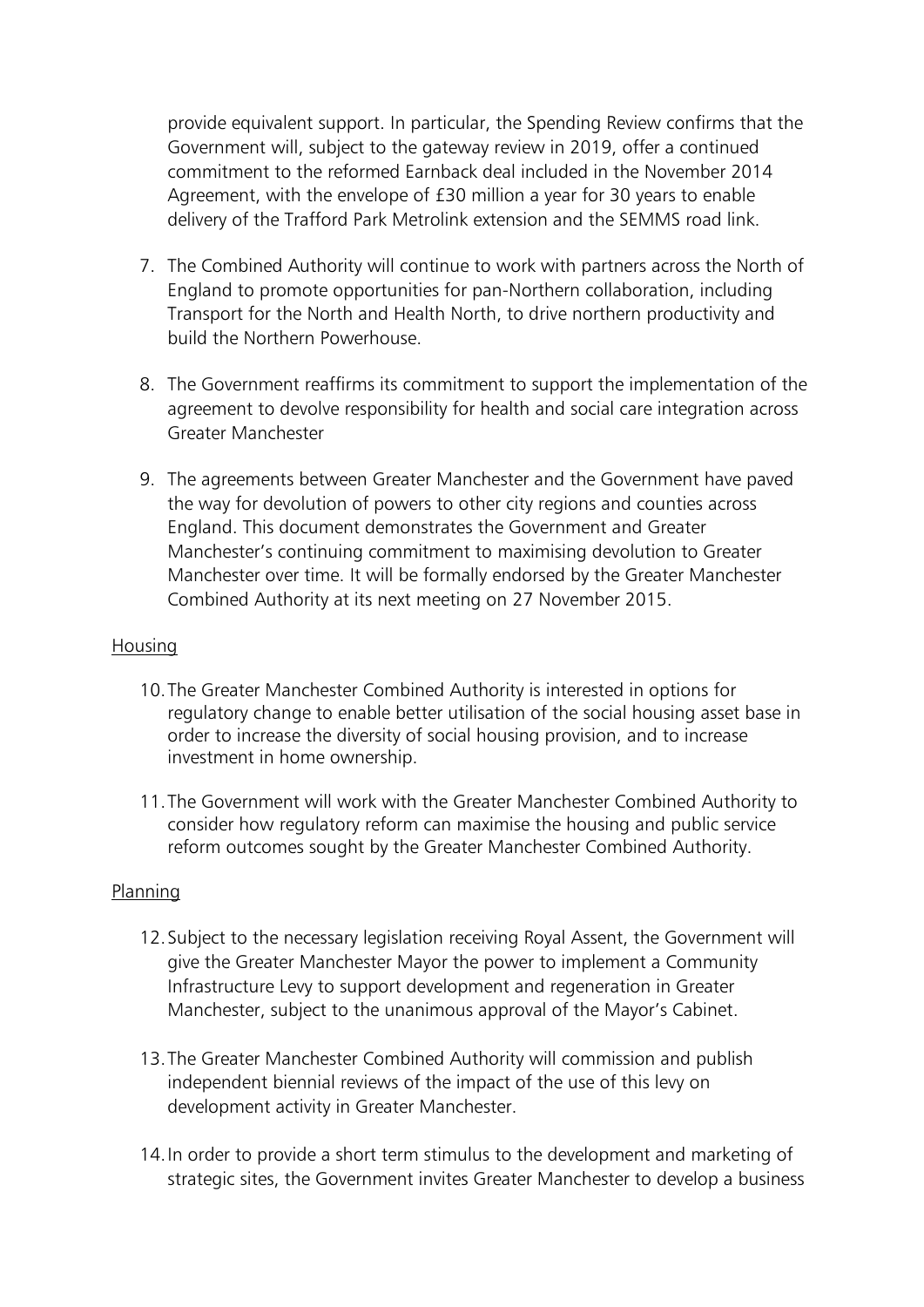case for a Land Programme, to be overseen by the Greater Manchester Land Commission, to ensure that strategic sites for housing and employment use can be brought forward by the private sector more quickly, and as result deliver more homes and jobs for Greater Manchester. The business case will demonstrate that, but for the Greater Manchester Land Programme, the sites could not have been brought forward within a reasonable timescale, if at all.

#### Transport

- 15.Delivery of the Northern Transport Strategy is crucial to driving northern productivity and building the Northern Powerhouse. Government is committed to working with Greater Manchester and the rest of the North to identify the transport schemes that could support the ambitions set out in that strategy and the Northern Powerhouse vision. An announcement regarding the delivery plans to get the delayed investment in the electrification of the TransPennine Express railway line back on track will be made as soon as possible, including the forthcoming outcome of the Hendy Review.
- 16.As part of its remit to consider infrastructure requirements across the UK, the Government has asked the Infrastructure Commission chaired by Lord Adonis to consider the evidence base and provide independent advice to government on the future investment priorities for the North that could improve connectivity between cities, form a single northern economy and drive economic growth.
- 17.Government commits to transparency in the full transfer of resources to support the franchising of bus services with effect from 1 April 2017, including Bus Service Operators Grant and concessionary travel payments, and will work closely with the Greater Manchester Combined Authority between now and then to achieve that outcome. The carve out of all bus related payments will become part of the Mayor's devolved and consolidated multi-year transport settlement.
- 18.Greater Manchester is developing proposals for establishing a joint investment platform to support the resilience of the highways network and efficiencies in the management of that network. Greater Manchester will bring forward a business case which government has confirmed it will fully consider once Greater Manchester has finalised their proposals for that investment platform.
- 19.As part of on-going reviews of Network Rail and associated assets, the Government will continue to work with Greater Manchester to explore options for devolving rail stations across the Greater Manchester area at appropriate points in the letting of rail franchises. If this leads to the transfer of any stations to the Greater Manchester Combined Authority, the Combined Authority with Rail North will be obliged to bring forward a Business Plan for approval by government

#### Business Rates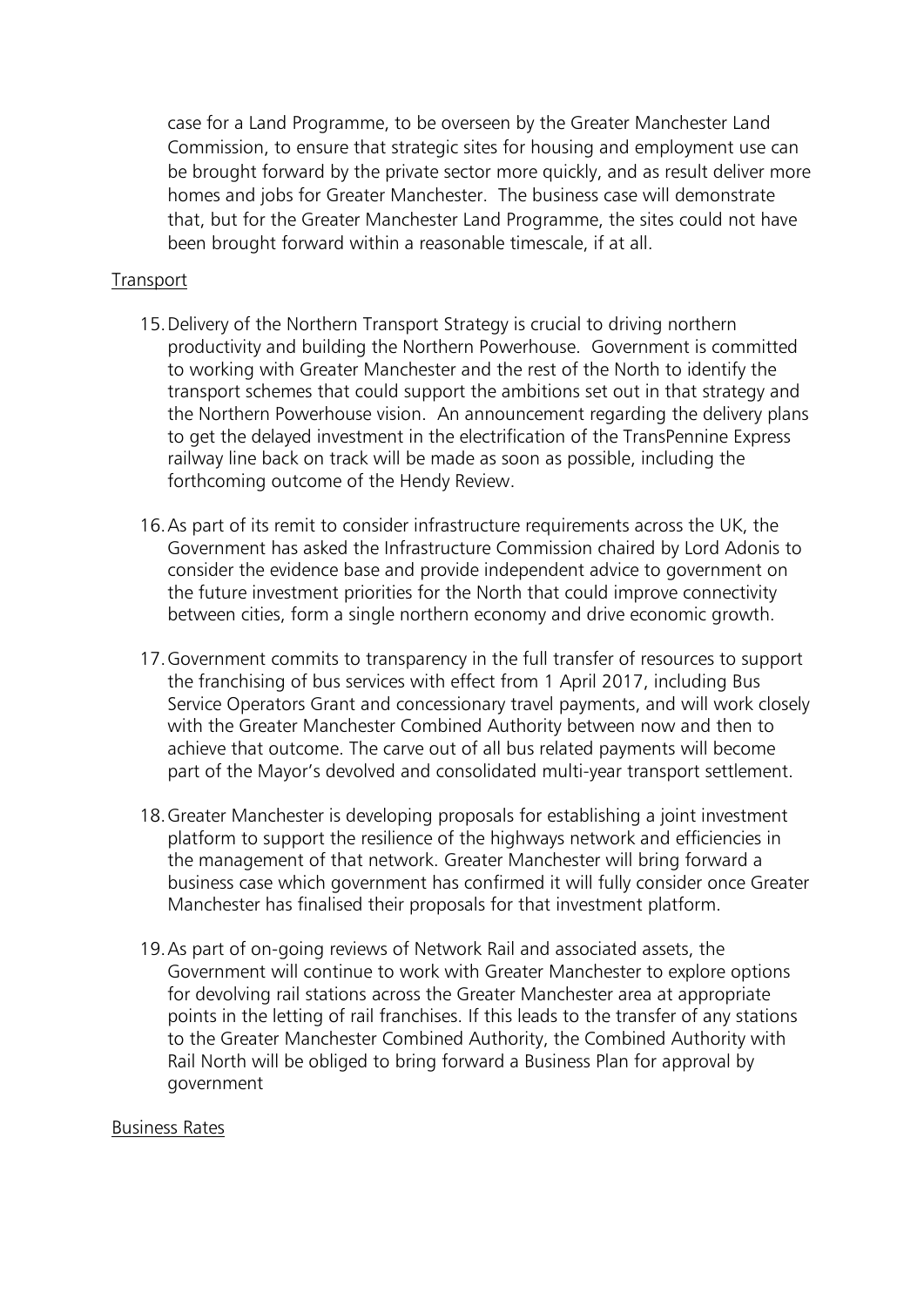- 20.Following the implementation of the necessary primary legislation, the Greater Manchester Mayor will have the power to introduce a Business Rates supplement, subject to the support of the Mayor's cabinet and with the agreement of the local business community through the Local Enterprise Partnership. Greater Manchester will be included in discussions that Government will be having with local government about the design of the supplement provisions.
- 21.Ahead of the formal consultation on delivering the Government's reforms to Business Rates, the Government will work with the Greater Manchester Combined Authority to consider how risk and volatility are managed within the system, including in particular in relation to appeals, to support the effectiveness of the operation of the Local Growth pilot, announced in the March 2015 Budget.

# Access to Finance

22.Greater Manchester Combined Authority and the British Business Bank will agree a Memorandum of Understanding setting out how they will work together to support small and medium-sized enterprises in Greater Manchester. This will support SMEs in Greater Manchester to access the support and finance they need to grow their businesses.

### Public Service Reform and Services for Children

- 23.HM Treasury, the Department for Communities and Local Government, the Home Office and the Cabinet Office will now urgently lead work with other Government Departments and Greater Manchester to consider how the Combined Authority can be given greater flexibility to invest in and develop innovative approaches to delivering public services. This will include considering whether and how the Government could support the establishment of a Public Service Reform Investment Fund, with appropriate levels of matched funding from central and local Government. Depending on the outcomes of this work, the Greater Manchester Combined Authority will prepare a detailed business case for HM Treasury consideration.
- 24.In July, the Government and Local Authorities agreed to undertake a fundamental review of the way that all children's services are delivered, and to explore how integrated and more efficient ways of delivery of all services could be achieved.
- 25.As a trailblazer for reform of the way that all services for children are delivered, the Government will support Greater Manchester Combined Authority to develop and implement an integrated approach to preventative services for children and young people by April 2017.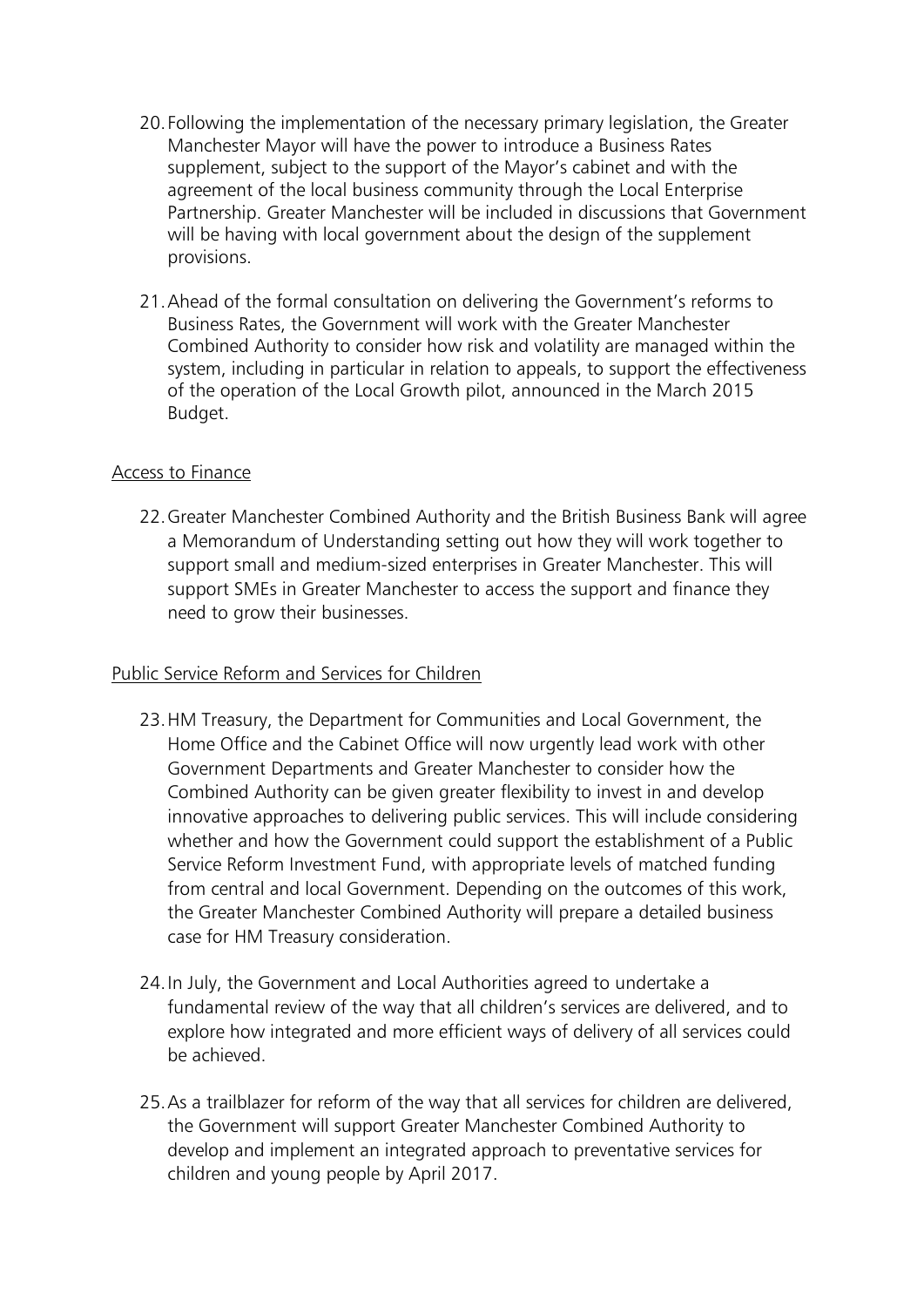- 26.The Department for Business, Innovation and Skills, the Department for Education and the Greater Manchester Combined Authority will work together to ensure that the Area Review process results in local outcomes agreements that meet the economic and educational priorities and outcomes of the Combined Authority and the Local Enterprise Partnership.
- 27.The Greater Manchester Combined Authority will undertake further analysis, working with the Department for Business, Innovation and Skills, in relation to post-19 provision more generally to ensure that the totality of provision meets the needs of the Greater Manchester economy. This analysis will be completed by the end of the financial year to enable a discussion of further devolution of responsibility for 19+ funding to Greater Manchester.
- 28.Within the context of the existing national 16-19 policy, funding and accountability framework and the progress and outcomes of the area review, the Department for Education, the Department for Business, Innovation and Skills and the Greater Manchester Combined Authority will explore how the delivery of their respective responsibilities can contribute to aligning outcomes from 16-18 vocational education and commissioning of 19+ adult skills provision. This will be with the objective of better meeting the needs of the Greater Manchester economy, as part of the overall skills and employment system being developed in Greater Manchester.
- 29.The Department for Business, Innovation and Skills and the Greater Manchester Combined Authority will discuss how the Advanced Learner Loans system can best support more residents to progress to Level  $3+$ , and better meet the needs of the Greater Manchester labour market.

### Apprenticeships

- 30.The Greater Manchester Combined Authority and the Government commit to working together to maximise the opportunities presented by the introduction of the apprenticeship reforms (including the levy). This will include: working with employers to recognise the value of apprenticeships in driving productivity; putting in place appropriate high quality careers education, information, advice and guidance so that apprenticeships are seen as an equally valuable progression route for all individuals leaving school/college; and specific work around Greater Manchester public services including health to generate high quality apprenticeships to drive demand and support public service reform.
- 31.The Government and Greater Manchester will discuss how, within the national framework where individual employers have control of their levy contributions, public sector partners in Greater Manchester could collaborate to take full advantage of the Government's apprenticeship programme to support new ways of working in the public sector and stimulate progression pathways at all levels within Greater Manchester.

#### Skills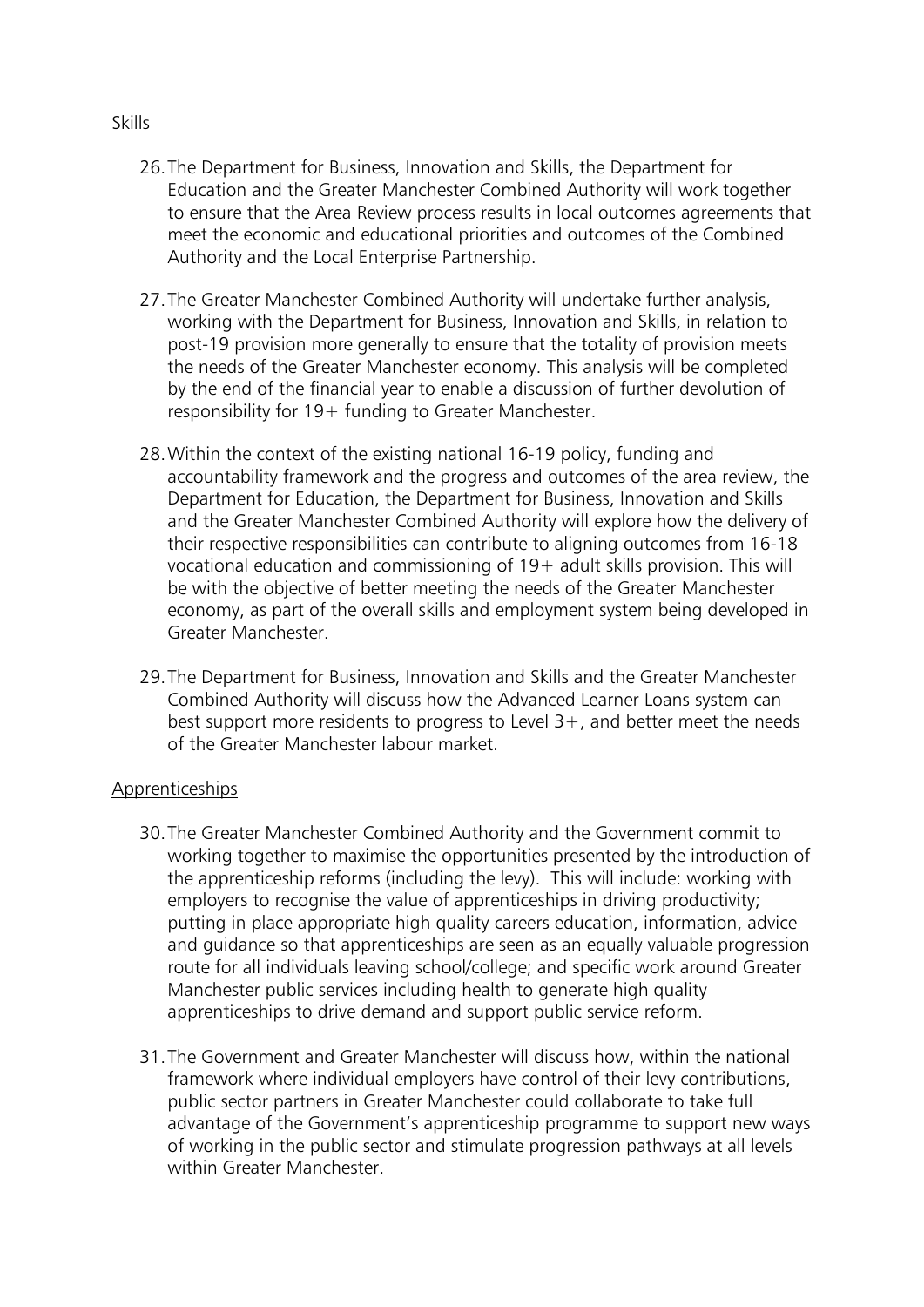# Energy

- 32.Government is committed to reducing UK emissions in line with carbon budgets and tackling the impacts of unavoidable climate change. Government recognises that integrating national and local measures can help to support the low carbon transition. Greater Manchester's integrated Climate Change and Low Emissions Implementation Plan describes how national and local objectives and targets can be delivered together.
- 33.In recognition of this, Government commits to working with Greater Manchester to consider how the design and delivery of national policies and programmes can be better aligned and integrated to support delivery of Greater Manchester's priorities.
- 34.In addition Department of Energy and Climate Change official[s] will sit on the Greater Manchester Low Carbon Hub Board, attend quarterly Board meetings to review progress, unblock barriers, identify future opportunities and enhance cooperation between national and local government.
- 35.The Department of Energy and Climate Change and Greater Manchester will discuss opportunities for cooperation in more detail following the Spending Review, with a view to concluding a more detailed agreement in the new year. Subject to the outcomes of the Spending Review, this will include discussion of areas such as energy efficiency, community energy and business energy tax reform.

### Employment Support

- 36.Government re-confirms its commitment to joint commissioning with Greater Manchester of employment programme support outside of the Jobcentre Plus regime, to assist the long term unemployed and those with health conditions and disabilities to (re)-enter work, as outlined in the November 2014 Agreement and the subsequent agreement announced as part of the 2015 Summer Budget. The Department for Work and Pensions and Greater Manchester will continue to consider other areas, including in relation to Jobcentre Plus, in which to collaborate to improve labour market outcomes.
- 37.In particular Government and Greater Manchester agree that following the publication of the Spending Review they will commence detailed discussions on how Greater Manchester can shape every element of the commissioning process - from strategy to service design, managing provider relationships and reviewing service provision. The intention is to finalise all of these discussions by the end of this financial year.

### Science and Innovation